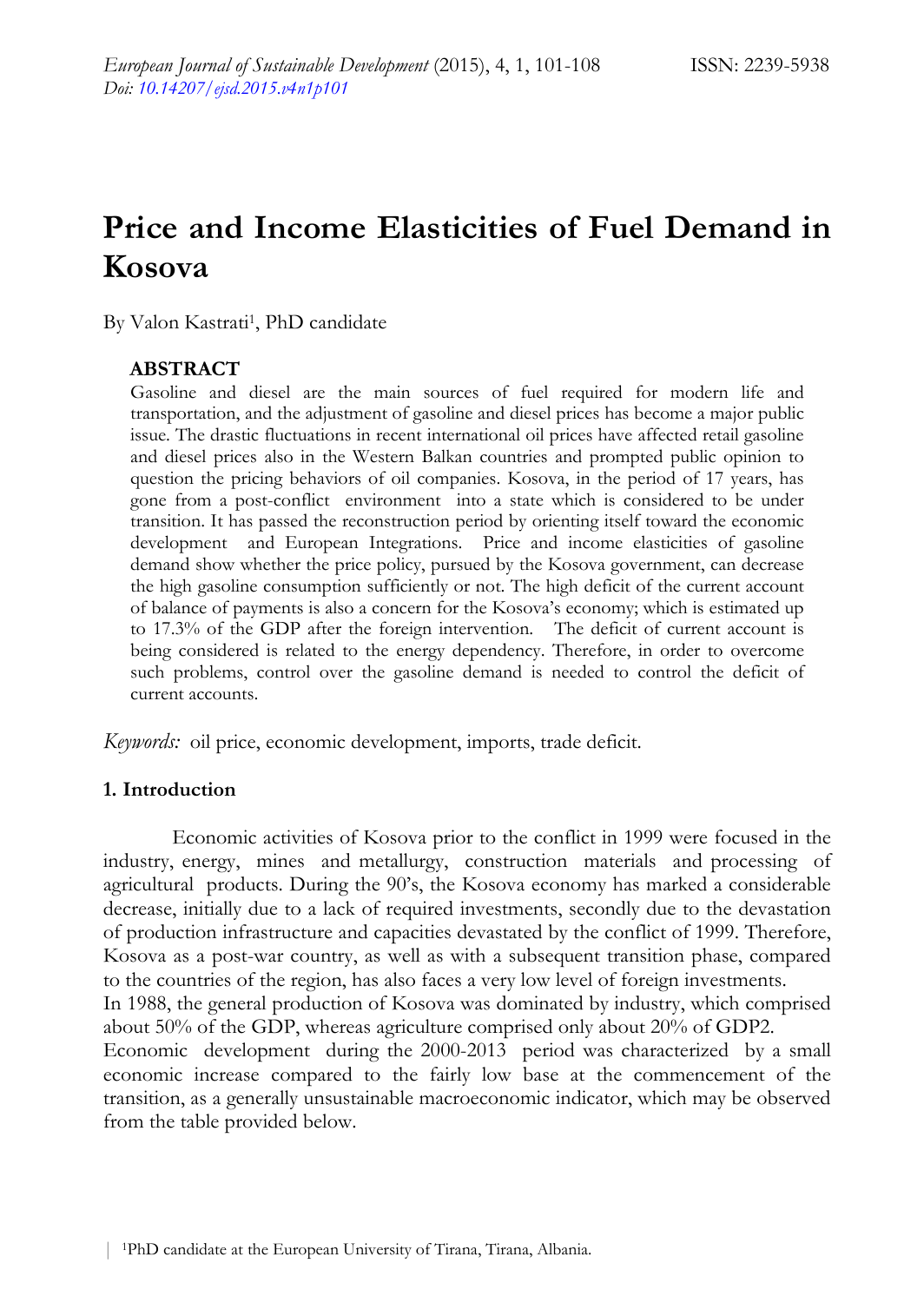| Subject<br>Descriptor                              | Units                          | 2000  | 2001     | 2002    | 2003  | 2004     | 2005    | 2006  | 2007  | 2008  | 2009    | 2010  | 2011  | 2012     | 2013  |
|----------------------------------------------------|--------------------------------|-------|----------|---------|-------|----------|---------|-------|-------|-------|---------|-------|-------|----------|-------|
| Gross<br>domestic<br>product,<br>current<br>prices | Billions<br>of<br>Euros        | 2.417 | 2.831    | 2.862   | 2.967 | 2.912    | 3.003   | 3.120 | 3.461 | 3.883 | 4.070   | 4.402 | 4.815 | 5.059    | 5.327 |
| Inflation,<br>average<br>consumer<br>prices        | Percent<br>change              | n/a   | 11.662   | 3.565   | 0.300 | $-1.055$ | $-1.39$ | 0.62  | 4.36  | 9.35  | $-2.41$ | 3.48  | 7.34  | 2.48     | 1.77  |
| Volume of<br>imports of<br>goods and<br>services   | Percent<br>change              | n/a   | $-17.68$ | $-4.87$ | 13.81 | 23.52    | 4.28    | 6.36  | 17.71 | 18.66 | $-2.56$ | 3.97  | 8.56  | $-14.65$ | 1.67  |
| General<br>government<br>revenue                   | <b>Billions</b><br>of<br>Euros | 0.249 | 0.362    | 0.509   | 0.590 | 0.615    | 0.628   | 0.720 | 0.898 | 0.943 | 1.140   | 1.164 | 1.305 | 1.322    | 1.312 |

**Table 1** Some key macroeconomic indicators

*Source: International Monetary Fund, World Economic Outlook Database, October 2014* 

Natural resources – Republic of Kosova has an area of  $10.887 \text{ km}/^2$  and more than 2 million inhabitants (estimate of 1991)5, and an average density of 192 inhabitants per square kilometre, represents the areas with the highest density in the Balkan peninsula. The average salary is under 220 Euro. Kosova provides a modern system of telecommunications as well as young educated generations with a satisfactory level of informatics knowledge as well as higher levels of internet communications technologies, moreover, a considerable number of youth which is educated in western universities. Whereas, on the other hand, there is great interest from these generations to emigrate in order to find jobs due to the insufficient capacities of the Kosovar economy to generate new working positions.

There are few countries or administrative-political territories that have such a diversity of resources of mineral raw materials and energy resources in such a small area as does Kosova. Based on geological research, it has been concluded that Kosova has significant primary energy, metal and non-metal resources. Kosova has an immense quantity of coal and lignite; its reserves are estimated at 14 billion tons6. Research has concluded that there are significant reserves of minerals such as lead, zinc, (21.6 millions of tons), silver, gold, cadmium, bismuth, nickel (14 millions of tons), aluminium, chrome etc. Kosova also has large reserves of mineral non-metallic resources, especially magnesium (about 4.5 millions of tons), kaolin, benton, asbestos etc. The potential of natural resources of Kosova represents a good basis for its development in the future, however it is not being used to the extent required due to lack of investments. Due to its climate, good tradition that exists as well as diversity, from orchards, vegetables to wheat, this sector has been determined as one of the sectors of the highest priority. Kosova is known for the production of wheat, cabbages, potatoes, fruits, wines, mushrooms, tobacco etc. However, the agriculture of Kosova is characterized by small farms as well as low production capabilities.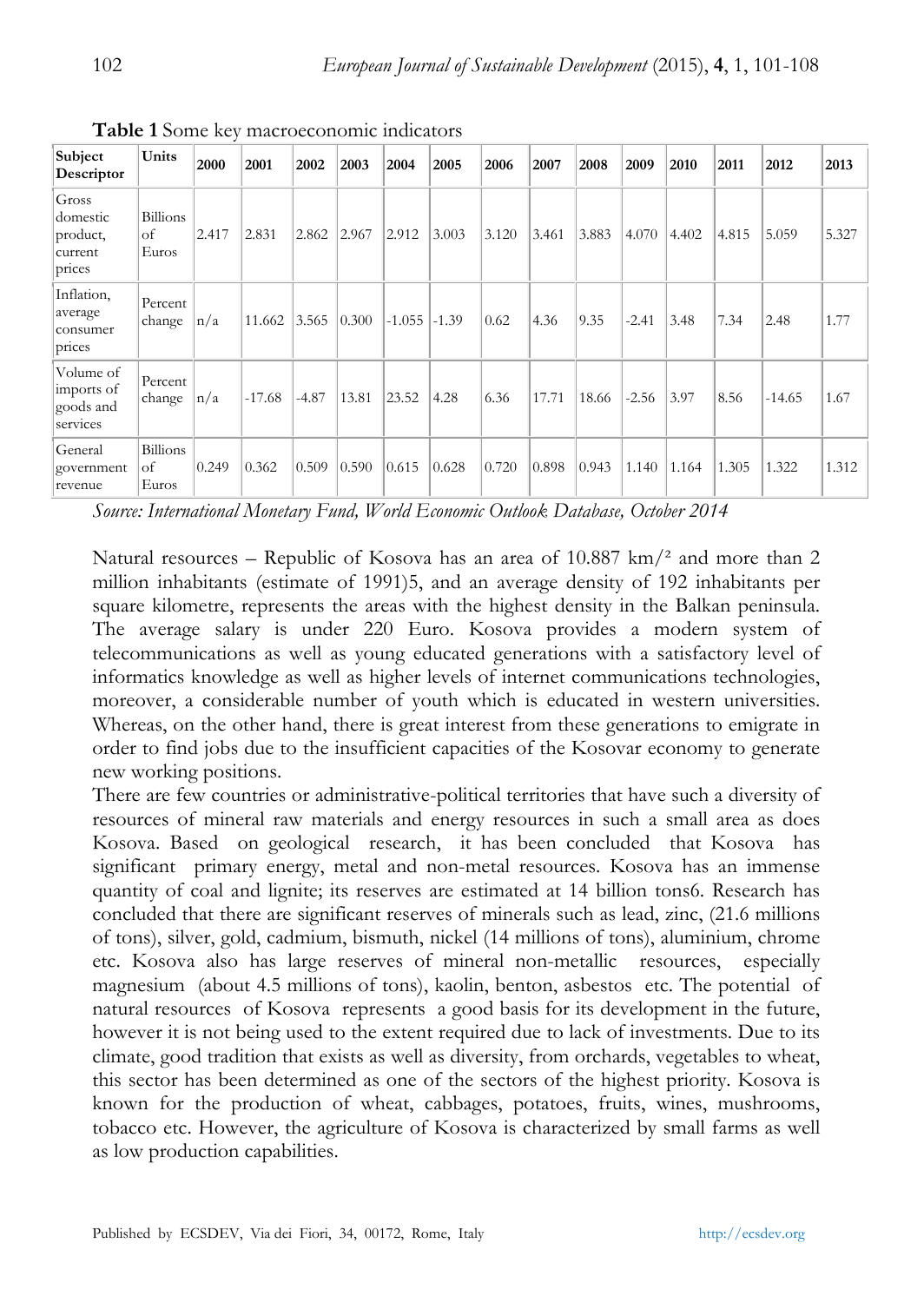## **2. Literature Review**

There are a large number of studies on the demand for gasoline with different methods. In recent years, Dahl (2012), has classified the major studies, depending on the model and the estimates. So a review of the related studies improves the outlook on the subject, before dealing with the studies in detail.

Dahl and Sterner (1991) reviewed 97 studies on the demand for gasoline, the most recent published in 1988. Despite the use of different estimation methods, all studies have estimated real price and real income as a former explanatory variables. Because of the various models enormously in the studies, they broke the models into ten "distinct groups" that show results almost unique. They argue that gasoline demand is mostly inelastic to price and income. Moreover, they argue that by correlating the first model with the second model of the ten groups led elasticity intermediate stroke [8]. There are newer like this poll.

Espey (1998) examined 101 studies on the demand for gasoline, performed within the period from 1966 to 1997 with data from 1929 to 1993. According to the survey, the functional forms and countries are very different, but they all use real price and real income as explanatory variables. Thanks to the wide range of elasticity in the previous studies, has classified the short run and the long run average estimates in different groups [9]. Similarly, Dahl (2012) has classified the price of gasoline demand and income elasticity of previous studies with static models in many groups. Overall, the most frequent elasticity imply that the demand for gasoline is maily price-inelastic and income in both Espey (1998) and Dahl (2012). Meta-analysis, as Dahl (2012), Dahl and Sterner (1991), and Espey (1998), dealing with the issue as a whole.

There are many studies that cover the literature in general, but by reviewing some studies they are more focused on industrialized countries . Sene (2012), Akinboade et al. (2008), and Ramanathan (1999) focuses on a few countries in the developing world. Sene (2012) estimated the short and long run price and income elasticities in Senegal, using the linear model log. He found that the demand for gasoline is inelastic because petroleum products are not substitutes. Akinboade et al. (2008) estimated price and income elasticity of demand for gasoline with Autoregressive Distributed Lag Model (ARDL) in South Africa. They showed that gasoline demand is inelastic in the countries. Ramanathan (1999) took cointegration equation and Error Correction Model (ECM) to estimate the elasticity of demand for gasoline in India through two intervals, short and long term, as well as the speed of adjustment. Although the demand for gasoline is estimated income elastic, is inelastic in both bays. The speed of adjustment is low, at 28%, that of Baranzini and Weber (2013). Eltony and Al-Mutairi (1995) have argued that the demand for gasoline is the price and income inelastic in Kuwait, as development and production of oil country. Some studies focus on oil-producing countries such as Iran, which have relatively low price and high consumption of gasoline, and can not be considered as a special case of developing countries.

The analysis of gasoline demand in not oil-producing countries it is still a field of study not explored in details.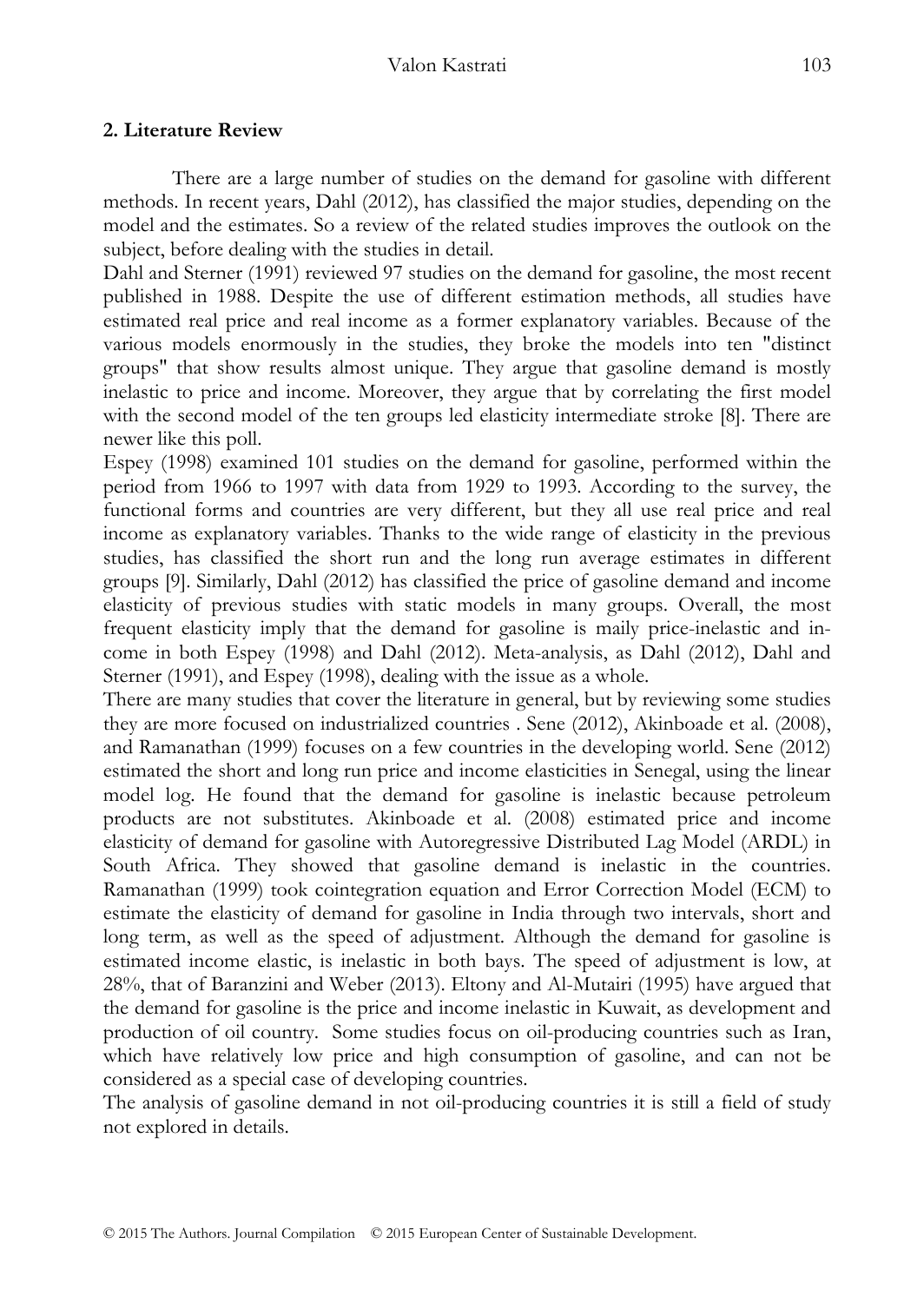## **3. Discussion**

Dramatic fluctuations of recent international oil prices have caused governments and the public to pay more attention to the adjustment of gasoline prices. Based on the monthly data between 2014M1 and 2014M12, this study employed an asymmetric ECM to estimate the petrol models and price adjustment of retail sales of diesel in Kosova. In this study, oil prices were considered the main cost of refining gasoline and diesel fuel, and had a significant relationship of long-term balance with petrol and diesel prices. An examination of the dynamic adjustments of petrol and diesel prices showed that the asymmetric adjustments were common and that the price asymmetry was especially short term. Despite the slight difference of pricing adjustments in several countries and petrol and diesel for cars, most of the price adjustments were closer to the political-economic asymmetry proposed by Kirchgässner and Kubler (1992) than the trends indicated by many other studies. In other words, even if markets gasoline and diesel marked with imperfect competition, government intervention seems to dominate the adjustments gasoline and diesel prices in the Republic of Kosova as discussed in this study.

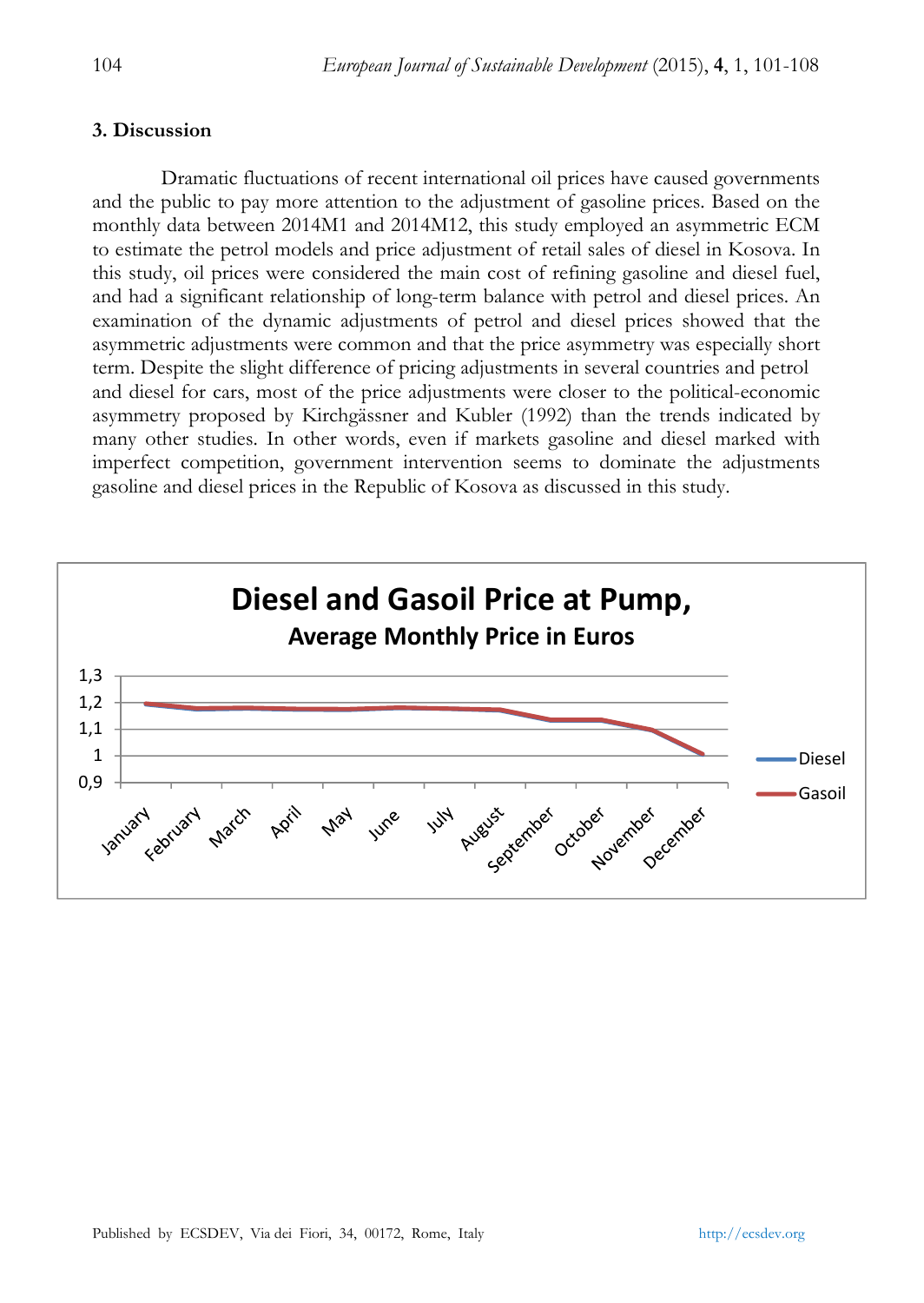| <b>Table 1 Average Monthly</b> |               |        |  |  |  |  |
|--------------------------------|---------------|--------|--|--|--|--|
| Prices (2014)                  | <b>Diesel</b> | Gasoil |  |  |  |  |
| January                        | 1,194         | 1,197  |  |  |  |  |
| February                       | 1,175         | 1,179  |  |  |  |  |
| March                          | 1,178         | 1,181  |  |  |  |  |
| April                          | 1,174         | 1,177  |  |  |  |  |
| May                            | 1,173         | 1,176  |  |  |  |  |
| June                           | 1,18          | 1,182  |  |  |  |  |
| July                           | 1,177         | 1,178  |  |  |  |  |
| August                         | 1,171         | 1,174  |  |  |  |  |
| September                      | 1,133         | 1,136  |  |  |  |  |
| October                        | 1,133         | 1,136  |  |  |  |  |
| November                       | 1,096         | 1,098  |  |  |  |  |
| December                       | 1,004         | 1,007  |  |  |  |  |

In this study, an augmented Dicky-Fuller (ADF) test (including the intercept and time trend) was performed.

The results indicated that none of the variables could reject the null hypothesis, which contended that the unit root existed. After taking the first-order difference of the variables, the same testing procedure was used, and the results showed that all variables significantly rejected the null hypothesis regarding the existence of unit roots, indicating that levels and First Differences are a I(1) series (the unit root test results are shown in Table 2).

**Table 2**. ADF tests

|                        |          | Levels First Difference |
|------------------------|----------|-------------------------|
| Retail gasoline prices | 0.461    | -5.470                  |
| Retail diesel prices   | $-2.314$ | -7.201                  |

1. The numbers in this table are the t statistics of ADF regression, including both the intercept and time trend. The optimal lags of ADF regression that were determined using the Schwarz Criterion (maximum lags  $= 12$ .

2. The null hypothesis of a unit root is rejected at the 5% both for levels and First Difference.

OLS was then employed to estimate Equation (1), and ADF tests (excluding the intercept and time trend) were performed on the residuals.

The results are shown in Table 2. First, all regression residuals significantly rejected the unit-root null hypothesis at 5% significance level, indicating a cointegration relationship between retail gasoline and diesel prices and oil prices in various countries. Estimation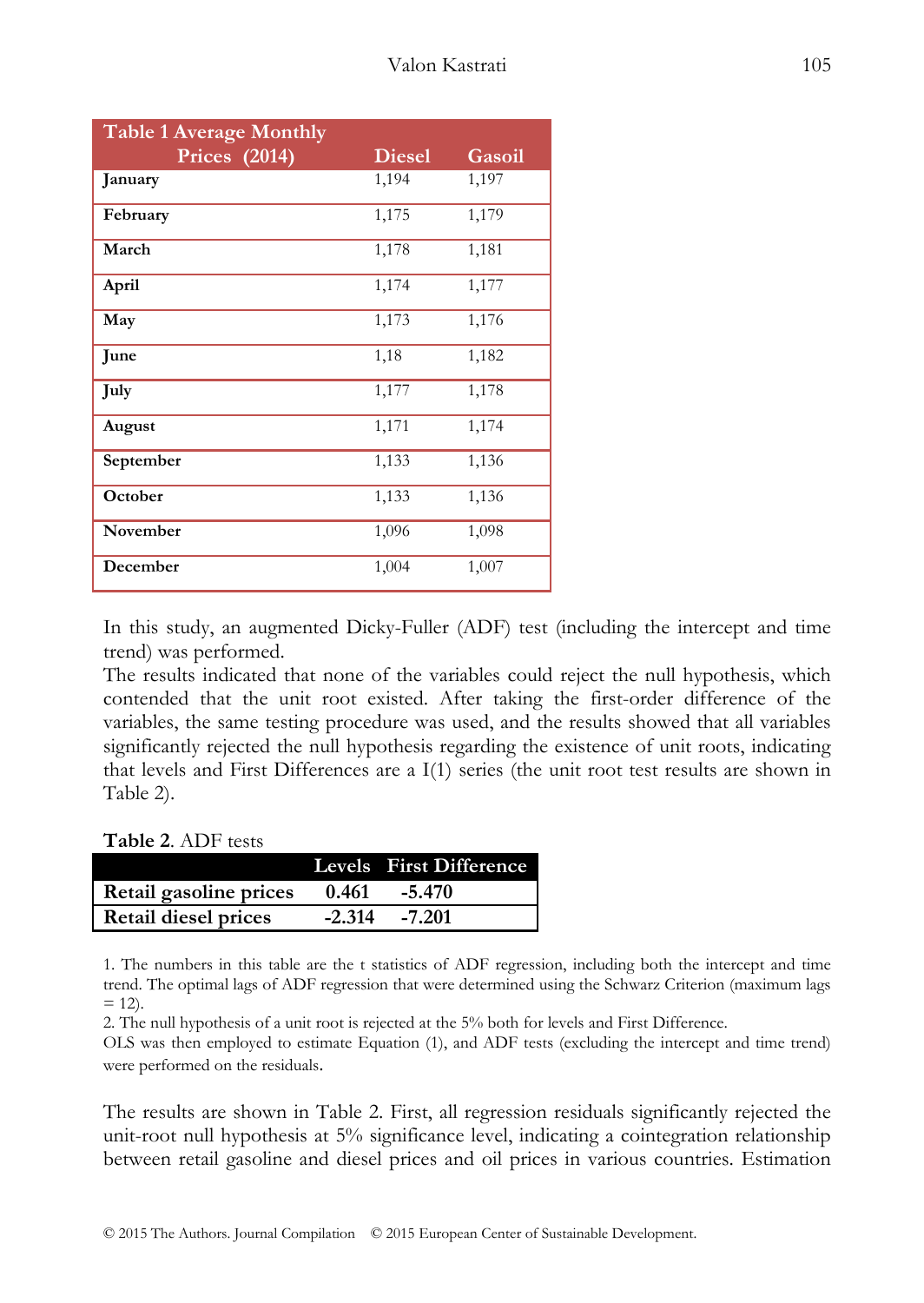results for the cointegration relationship showed that oil prices generally had high longterm pass-through to diesel prices; For example, a 1% oil price increase resulted in 0.461% and 2.314% long-term increases in the retail gasoline and diesel prices, respectively, possibly because differing gasoline and diesel refining processes caused different levels of dependence on crude oil. In addition, the estimation values for both gasoline and diesel prices were, in declining order indicating that retail gasoline (diesel) pricing in is determined, to the highest degree among the four countries, by non-oil price costs, such as costs for labor, rent, and placement or allocation processes, whereas pricing in is the least so.

The speed of adjustment is slow, at -0.19, 19% of the adjustment implying gasoline consumption occurs during the first year. So imbalance lasts for more than five years to achieve long-run equilibrium.

Consequently, the demand for gasoline responds to price and income changes slightly and slowly, relatively the same results of previous studies.

### **Conclusions**

The gasoline demand responds to price and income changes slightly and slowly in Kosova during 2002-2013.

The gasoline demand is price and income inelastic in all the three intervals which characterizes gasoline as a necessary good with no close substitutes. Not only is the response magnitude of the gasoline consumption to price and income small but also the response speed is slow because the adjustment velocity is low. So price pol- icy reduces the gasoline consumption ineffectively with a long delay. Even more, the price policy may be dominated by income rise in Kosova as a developing country.

Increasing effect of income growth can overtake the decreasing effect of the price policy. The economy of Kosova, on one hand, is expected to grow because developing economies are less than their potential level. The income elasticity of gasoline demand, on the other hand, is more than the price elasticity. Therefore, other alternatives, besides the price policy, should be developed to reduce the negative consequences of gasoline consumption, for example, supplying more environmentally friendly substitutes, more reliable public transportation systems, and setting higher environmental standards for industries, especially for car factories.

As a future study, estimating the elasticities of these factors can guide the governors and policy makers to pursue the most efficient policies.

### **References**

- Akinboade, O.A., Ziramba, E. and Kumo, W.L. (2008) The Demand for Gasoline in South Africa: An Empirical Anal- ysis Using Co-Integration Technique. Energy Economics, 30, 3222-3229. http://dx.doi.org/10.1016/j.eneco.2008.05.002
- Al-Gudhea, S., Kenc, T., & Dibooglu, S. (2007). Do Retail Gasoline Prices Rise More Readily than They Fall? A Threshold Cointegration Approach. *Journal of Economics and Business*, *59*, 560-574. http://dx.doi.org/10.1016/j.jeconbus.2006.10.002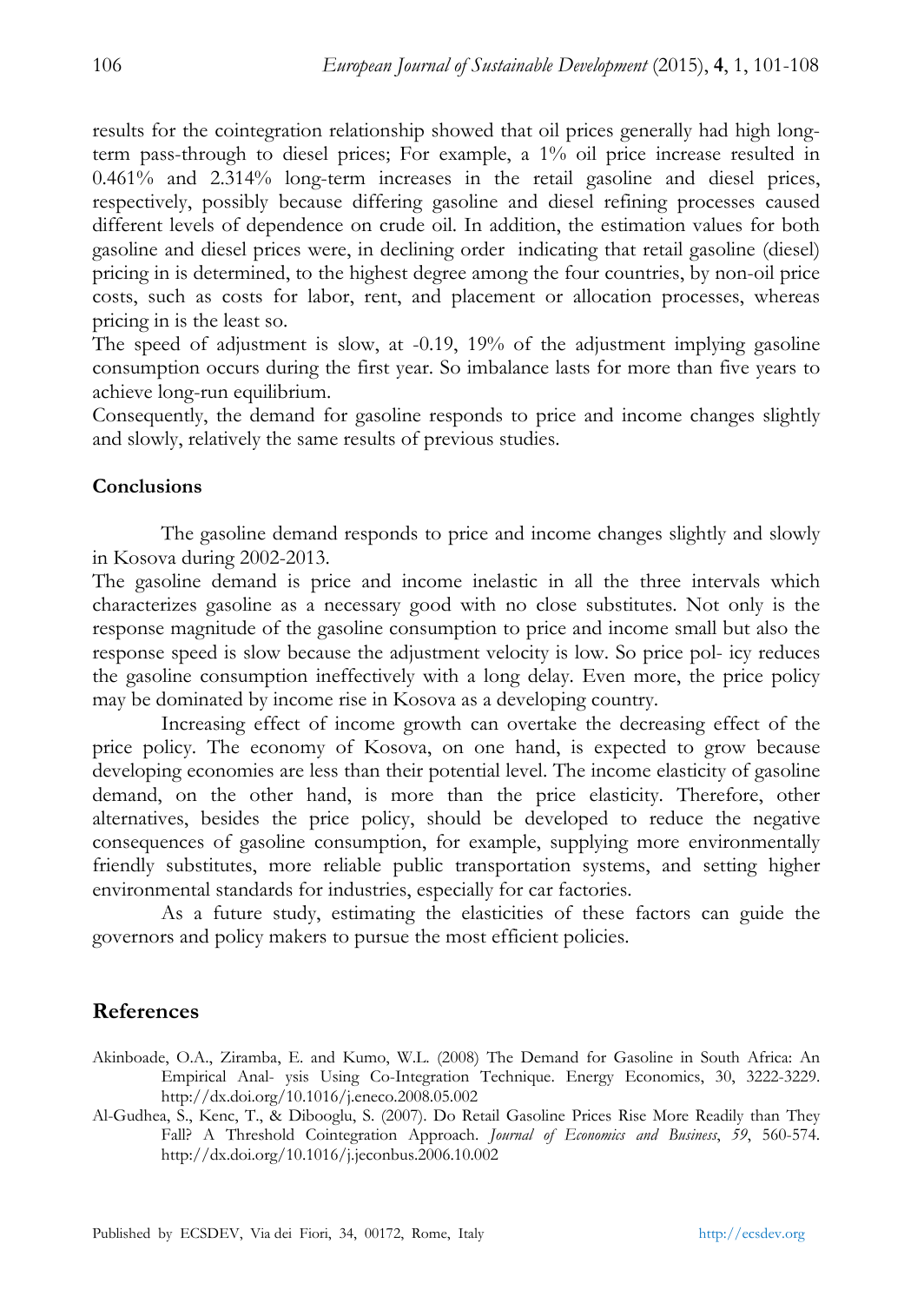- Alves, D.C.O. and Bueno, R.D. (2003) Short-Run, Long-Run and Cross Elasticities of Gasoline Demand in Brazil. Energy Economics, 25, 191-199. http://dx.doi.org/10.1016/S0140-9883(02)00108-1
- Bachmeier, L. J., & Griffin, J. M. (2003). New Evidence on Asymmetric Gasoline Price Responses. *Review of Economics and Statistics*, *85*, 772-776. http://dx.doi.org/10.1162/003465303322369902
- Bacon, R. W. (1991). Rockets and Feathers: The Asymmetric Speed of Adjustment of U.K. Retail Gasoline Prices to www.sciedu.ca/ijfr International Journal of Financial Research Vol. 4, No. 3; 2013 Cost Changes. *Energy Economics*, *13,* 211-218. http://dx.doi.org/10.1016/0140-9883(91)90022-R
- Baranzini, A. and Weber, S. (2013) Elasticities of Gasoline Demand in Switzerland. Energy Policy, 63, 674- 680. http://dx.doi.org/10.1016/j.enpol.2013.08.084
- Bettendorf, L., van der Geest, S. A., & Varkevisser M. (2003). Price Asymmetry in the Dutch Retail Gasoline Market. *Energy Economics*, *25*, 669-689. http://dx.doi.org/10.1016/S0140-9883(03)00035-5
- Bhattacharyya, S.C. and Blake, A. (2009) Domestic Demand for Petroleum Products in MENA Countries. Energy Pol- icy, 37, 1552-1560. http://dx.doi.org/10.1016/j.enpol.2008.12.028
- Borenstein, S., Cameron, A. C., & Gilbert, R. (1997). Do Gasoline Prices Respond Asymmetrically To Crude oil Price Changes? *The Quarterly Journal of Economics*, 305-339.
- Chen, L. H., Finney, M., & Lai, K. S. (2005). A Threshold Cointegration Analysis of Asymmetric Price Transmission from Crude Oil to Gasoline Prices. *Economics Letters*, *89*, 233-239. http://dx.doi.org/10.1016/j.econlet.2005.05.037
- Chou, K. W. (2012). Price Adjustment in Taiwan Retail Gasoline Market. *International Journal of Economics and Finance*, *4*(7), 132-140. http://dx.doi.org/10.5539/ijef.v4n7p132
- Dahl, C. and Sterner, T. (1991) Analysing Gasoline Demand Elasticities: A Survey. Energy Economics, 13, 203-210. http://dx.doi.org/10.1016/0140-9883(91)90021-Q.
- Dahl, C.A. (2012) Measuring Global Gasoline and Diesel Price and Income Elasticities. Energy Policy, 41, 2- 13. http://dx.doi.org/10.1016/j.enpol.2010.11.055
- Eltony, M.N. and Al-Mtairi, N.H. (1995) Demand for Gasoline in Kuwait: An Empirical Analysis Using Cointegration Techniques. Energy Economics, 17, 249-253. http://dx.doi.org/10.1016/0140- 9883(95)00006-G

Engel, R.F. and Granger, C.W.J. (1987) Co-Intergration and Error Correction: Representation, Estimation, and Testing. Econometrica, 55, 251-276. http://dx.doi.org/10.2307/1913236

- Engle, R. F., & Granger, C. W. J. (1987). Co-Integration and Error Correction: Representation, Estimation, and Testing. *Econometrica*, *55*, 251-276.
- Espey, M. (1998) Gasoline Demand Revisited: An International Meta-Analysis of Elasticities. Energy Economics, 20, 273-295. http://dx.doi.org/10.1016/S0140-9883(97)00013-3.
- European Gasoline Markets. *Energy Economics*, *25*, 175-190. http://dx.doi.org/10.1016/S0140- 9883(02)00102-0
- Frey, G., & Manera, M. (2007). Econometric Models of Asymmetric Price Transmission. *Journal of Economic Surveys*, *21*, 349-415.
- Galeotti, M., Lanza, A., & Manera, M. (2003). Rockets and Feathers Revisited: An International Comparison on
- Godby, R., Lintner, A. M., & Wandschneider, T. S. B. (2000). Testing for Symmetric Pricing in the Canada Retail Gasoline Market. *Energy Economics*, *22*, 349-368. http://dx.doi.org/10.1016/S0140- 9883(99)00030-4
- Granger, C. W. J., & Lee, T. H. (1989). Investigation of Production, Sales and Inventory Relationships Using Multicointegration and Non-Symmetric Error Correction Models. *Journal of Applied Economics*, *4*, S145-S159. http://dx.doi.org/10.1002/jae.3950040508
- Gujarati, D.N. (2004) Basic Econometrics. 4th Edition, MC-Graw-Hill, Classical Normal Linear Regression Model (CNLMR), Boston, Massachussets, 107-118.
- Johnson, R. N. (2002). Search Costs, Lags and Prices at the Pump. *Review of Industrial Organization*, *20*, 33-50.
- Karrenbrock, J. D. (1991). The Behavior of Retail Gasoline Prices: Symmetric or Not? *Federal Reserve Bank of St.*
- Kirchgassner, G., & Kubler, K. (1992). Symmetric or Asymmetric Price Adjustment in the Oil Market: An Empirical Analysis of the Relations between International and Domestic Prices in the Federal Republic of Germany 1972-1989. *Energy Economics*, *14*, 171-185.
- *Louis*, *73*, 19-29.